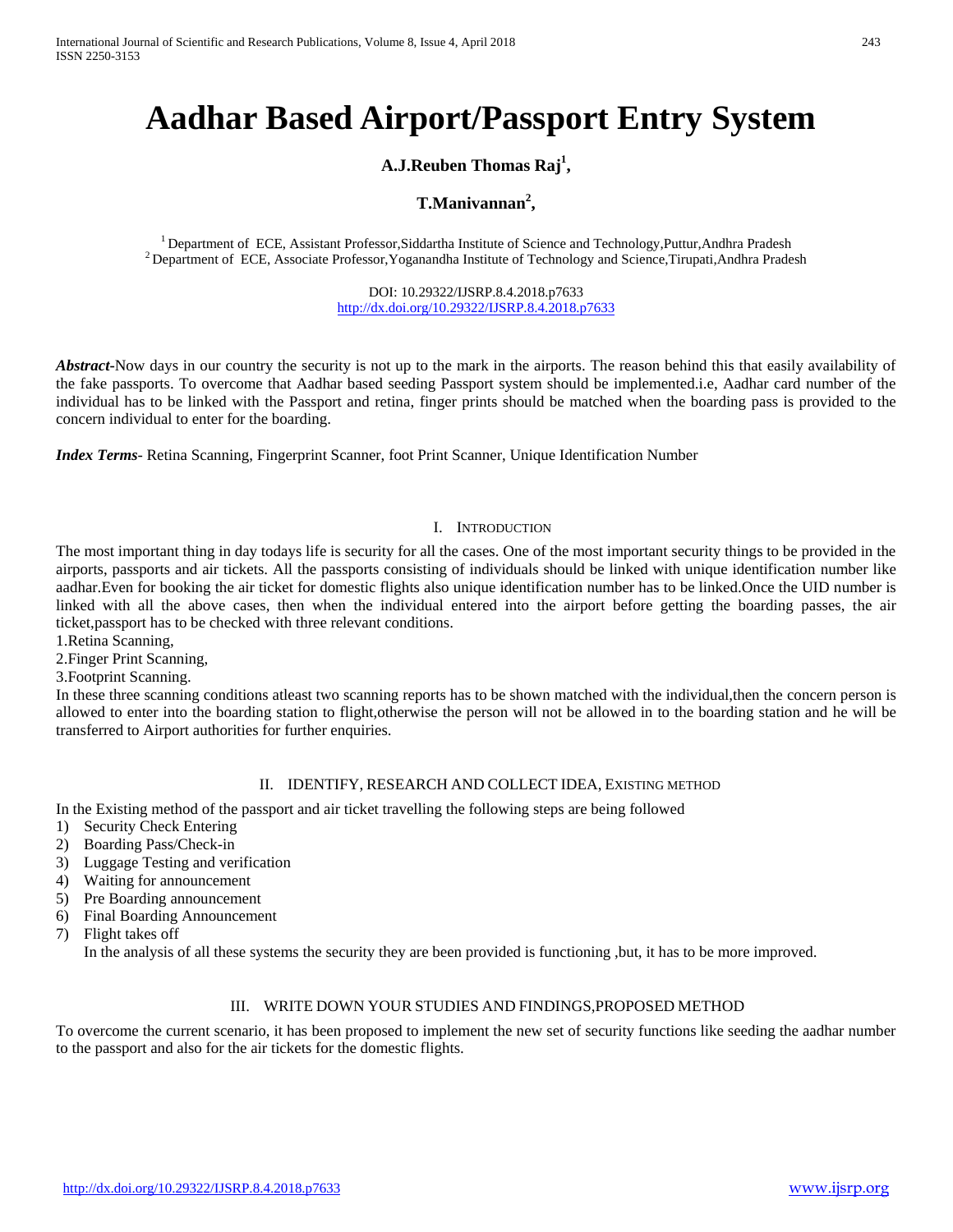

Figure.1: Linking Aadhar to Passport

Once the passport is linked with the aadhar number then, all the information stored in the aadhar will be transferred both in passport and aadhar . once the passport no and aadhar no matched with all the information then, the scanned document of the retina,finger prints and foot prints will be stored in the passport no of the individual and then, the verification becomes easier when the individual goes for the boarding pass.



Figure.2: Retina and Foot Print Scanning Figure.3: Fingerprint Scanning